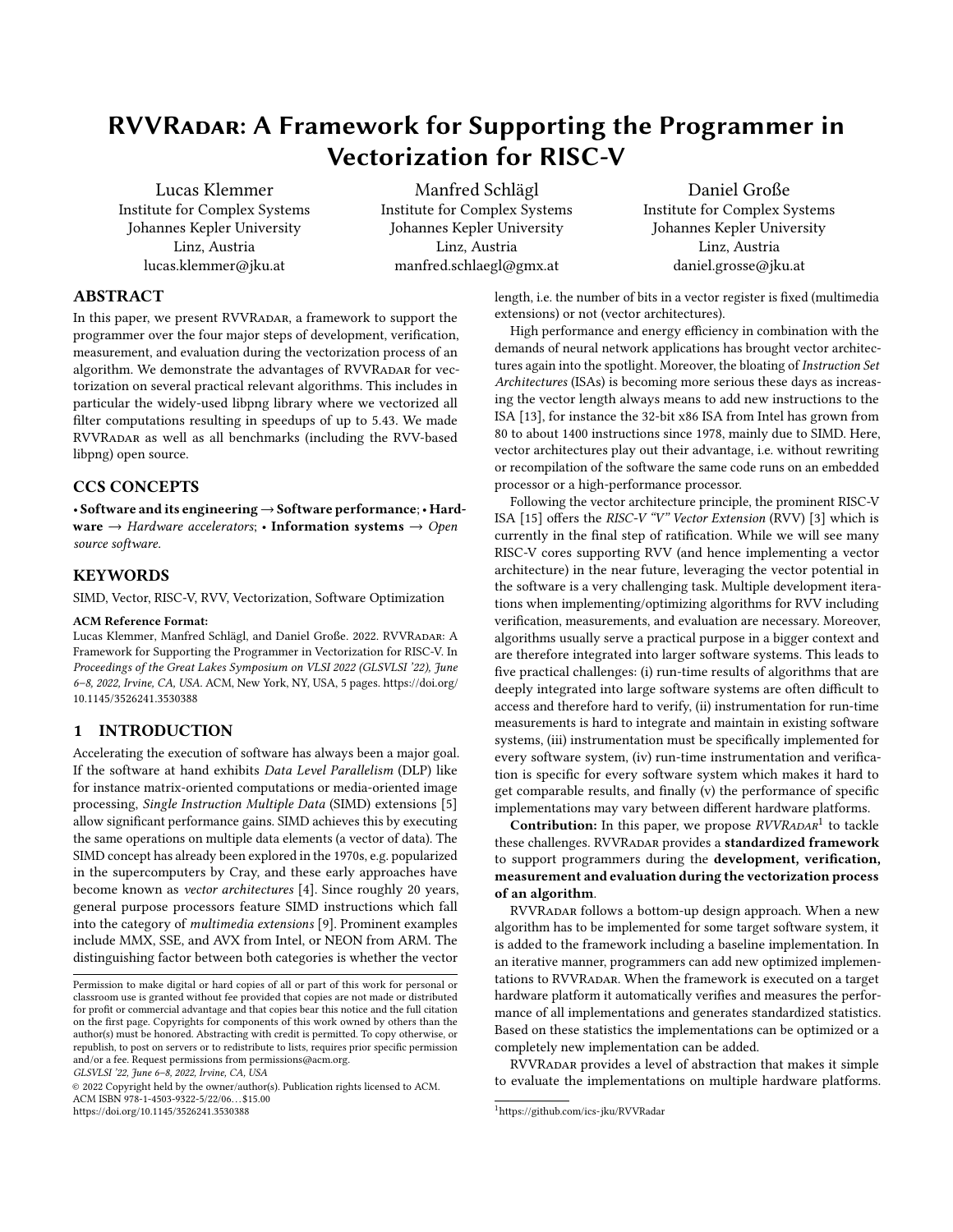This is especially useful since implementations might show diverse behaviors on different hardware platforms.

We demonstrate the advantages of RVVRADAR for vectorization leveraging RVV on several practical relevant algorithms. In particular, we vectorized all filters used in the ubiquitous libpng library which increased the performance of these filters by a factor of up to 5.46. We released RVVRADAR as well as the benchmarks $^2$  $^2$  as open source software, and contributed our vectorized libpng filters to the libpng upstream.

## 2 RELATED WORK

Optimizing software to make better use of parallel processing (e.g. via SIMD, vector architectures, HW/SW partitioning) is a widely researched topic. Many works try to approach this optimization problem with automatic methods. [\[14\]](#page-4-7) reviews notable approaches which translate binaries to custom hardware, thus shifting the most intensive parts of the binary to a highly parallel co-processor. If the processor contains a SIMD or vector unit, compilers can directly generate vectorized code [\[6\]](#page-4-8). Even if no SIMD or vector unit is present the compiler can emit optimized code that for example reduces loops by packing multiple operations into single instructions. Today automatic vectorization, which detects suitable structures in a program and generates vectorized code for them, is included in many compilers [\[7,](#page-4-9) [11\]](#page-4-10). However, automatic vectorization is not guaranteed to result in a higher performance. Other automatic approaches are fine-tuned to very specific applications (e.g. graph processing [\[10\]](#page-4-11)) and thus are limited when applied to general programs.

Compared to the automatic approaches RVVRADAR is not a "onesize-fits-all" technique. Even though automatic tools show good results in specific domains, a framework is needed for general use cases or domains not yet explored by the automatic techniques. RVVRADAR provides this framework and to the best of our knowledge no such framework has been presented so far. With RVVRADAR programmers can use their application and platform knowledge to vectorize their algorithms in an iterative manner.

# 3 RVVRADAR

In this section, we present RVVRADAR and the RVVRADAR vectorization workflow.

## 3.1 Problem Formulation

Vectorizing an algorithm is not a straightforward task. In particular, the configurability of the RISC-V vector extension opens up a wide range of options for the programmer. Exploring these options requires thorough evaluation of various implementations to find the best performing candidate. This evaluation has to be carried out not only for each implementation but also for a wide variety of workloads that test the performance in different scenarios. Finally, each implementation has to be executed many times to filter out measurement inaccuracies, since the run-time of an implementation is susceptible to side effects (e.g. from the operating system), and the run-times of all implementations must be aggregated in a report suitable for further analysis by the programmers. Handling all these tasks alone adds significant additional overhead to the development process.

We propose RVVRADAR as an integrated framework that handles all of these steps with little additional work for the user. This way

<span id="page-1-1"></span>

Figure 1: RVVRADAR Structure Diagram Table 1: RVVRADAR Hooks

<span id="page-1-2"></span>

| Hook         | Description                                                                                     | Mandatory |
|--------------|-------------------------------------------------------------------------------------------------|-----------|
| algPreExec   | Called before running the implementations (Create buffers,<br>generate input/verification data) |           |
| algPostExec  | Called after running all implementations (Cleanup)                                              |           |
| implInit     | Called before execution of first iteration                                                      |           |
| implPreExec  | Called before each iteration (e.g. cleanup for later verification)                              |           |
| implExec     | execution wrapper for specific implementation (this gets                                        |           |
|              | measured using chrono)                                                                          |           |
| implPostExec | Called after each iteration (e.g. verify result)                                                |           |
| implCleanup  | Called after execution of all iterations                                                        |           |

RVVRadar supports the programmer in the four major phases of development, verification, measurement, and evaluation.

# 3.2 Design Criteria

Today, especially the ecosystem of embedded devices is growing tremendously. RVVRADAR should be highly flexible to support as many devices and systems as possible. Therefore, we designed it as a C framework mainly targeted towards the GNU/Linux operating system. However, porting RVVRADAR to other operating systems or even bare metal environments is possible with minor effort.

In principle, RVVRADAR is not bound to a specific application domain. It therefore provides all the means to embed algorithms and feed them with the input data they require. RVVRADAR makes heavy use of callbacks by providing hooks that can be used by programmers to inject custom code (e.g. for setting-up test data or verifying results) into the evaluation loop of RVVRADAR.

In the following two sections we present the architecture and the evaluation loop of RVVRADAR.

## <span id="page-1-3"></span>3.3 Architecture

In this section, we give an overview about the architecture including the major data structures of RVVRADAR. The structure diagram of RVVRADAR is shown in Figure [1.](#page-1-1) RVVRADAR is used via the main program, also called RVVRadar in Figure [1](#page-1-1) and shown on the left: It runs the evaluation and provides a Command Line Interface (CLI). The classes algset, alg, impl, and chrono build up the core of the framework. Using the alg class programmers can add new algorithms to RVVRadar (e.g. memcpy, multiply-accumulate). Its API provides functions to create instances and to create and add implementations (impls) to it. Each algorithm has a name, a list of implementations, optional private data and the optional hooks as listed in the upper part of Table [1](#page-1-2) to add specific functionality.

Please note the difference between an algorithm and its implementations. The algorithm is just the kind of problem that needs to be solved (e.g. memcpy: copy data from A to B) while there can

<span id="page-1-0"></span> $^2$ [https://github.com/mschlaegl/libpng\\_rvv-doc](https://github.com/mschlaegl/libpng_rvv-doc)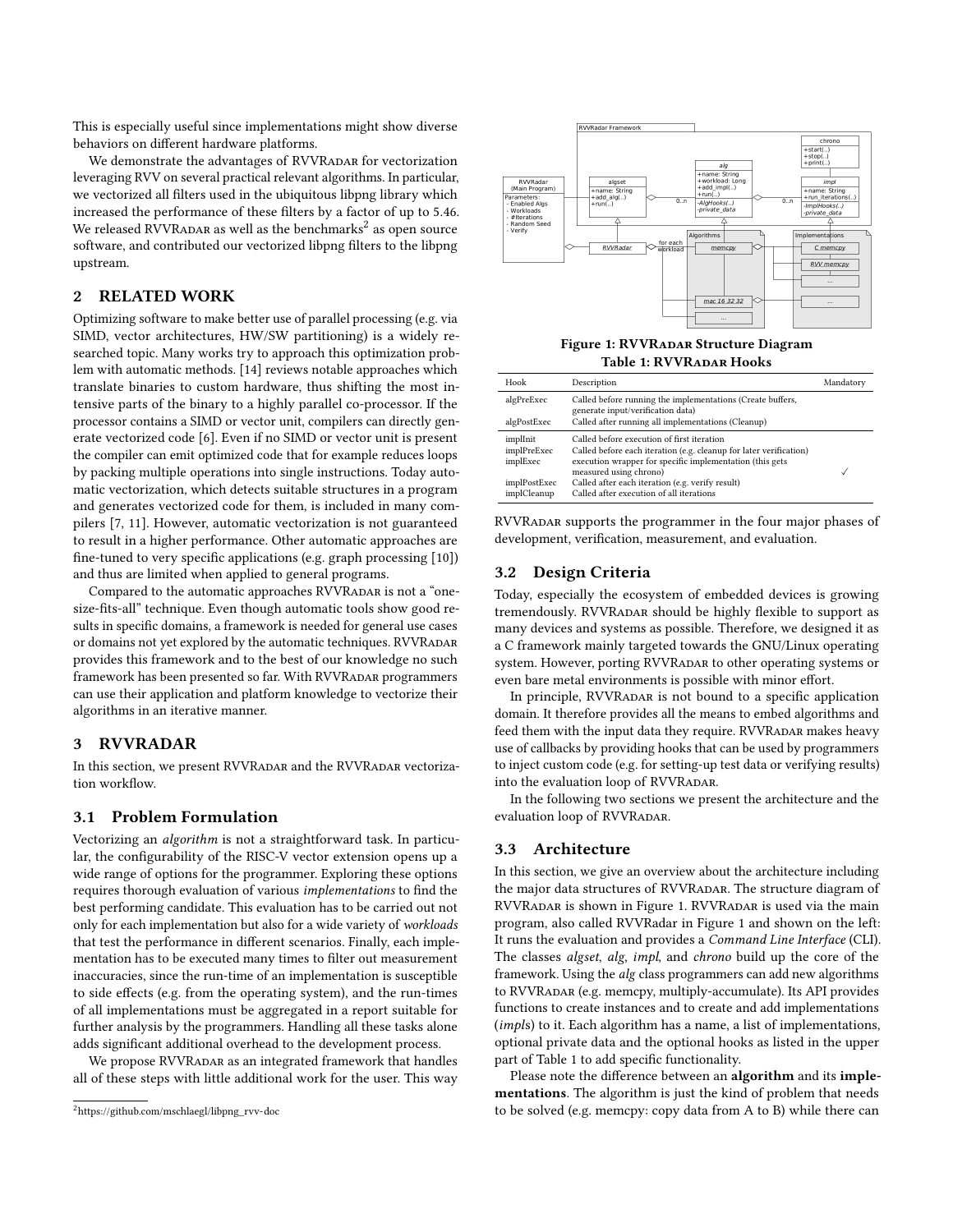be multiple implementations that actually solve this problem (e.g. a naive C memcpy, or an RVV-based implementation using a certain register grouping) which need to be evaluated and compared against each other.

The *impl* class features an API for creating these implementations. Like algorithms, implementations have names, private data and the hooks as shown in the lower part of Table [1.](#page-1-2) These hooks can be used to inject implementation-specific code before and/or after the execution of this implementation.

Additionally, each instance of impl contains an instance of chrono. The chrono class handles the run-time measurements and calculation of timing statistics. From multiple iterations of run-time measurements of implementations it calculates minimum, maximum, mean, variance, standard deviation, median, and a histogram.

By creating algorithms and assigning implementations to them, a tree is created which spans the design space RVVRADAR should evaluate. The class algset groups multiple of these trees (one for each algorithm) together and serves as the top-level container for the evaluation loop.

#### 3.4 Evaluation Loop

This section presents the evaluation loop of RVVRADAR. The idea behind the evaluation loop is to provide an extensible solution that automatically runs and analyzes all algorithms/implementations. Besides the general operations of looping over all algorithms/implementations, executing, measuring, and reporting the results, the evaluation loop provides hook functions at critical points. The hooks allow integrating virtually every algorithm into RVVRADAR since programmers can use them to adapt the evaluation loop to their needs.

A high-level description of the evaluation loop is shown in pseudocode [1.](#page-2-0) Before the core evaluation loop starts, the internal data structures are initialized in the construction phase (Line [1-4\)](#page-2-0). This will fill the algset list with the algorithms. Each algorithm can be included in the list multiple times once for each workload. The algorithms contain all of their implementations that were created earlier using the APIs presented in Section [3.3.](#page-1-3)

Then, the main evaluation loops starts by iterating over all elements in algset. After an algorithm has been fetched from algset, the preExec hook of this algorithm is called (Line [6\)](#page-2-0). This hook can be used to set up the environment shared by all implementations (e.g. buffers, parameters) and it also can be used to generate the input and verification data.

Once the environment is set up, the execution of all implementations starts. First, the initHook of the current implementation is called which can be used to set up implementation specific data (Line [8\)](#page-2-0). Then, the implementation is evaluated multiple times (Line [9-14\)](#page-2-0). The execution of one iteration of the implementation is handled by the preExec (Line [10\)](#page-2-0), exec (Line [12\)](#page-2-0), and postExec (Line [14\)](#page-2-0) hooks that set up the data, execute the implementation, and perform verification.

After all iterations of one implementation have been executed, the measured results are used to calculate the statistics for this implementation (Line [15\)](#page-2-0). These statistics are then written to files both as human-readable and machine-readable reports for later analysis. Also, at this point, implementation specific data can be cleared using the cleanup hook.

Finally, after all implementations have been evaluated, the *postExec* hook of the current algorithm is called which is used to clean up algorithm specific data.

#### <span id="page-2-0"></span>Pseudocode 1 RVVRADAR Evaluation Loop

|            | 1: algset $\leftarrow \emptyset$<br>2: for workload in workloads do        | $\triangleright$ construction           |
|------------|----------------------------------------------------------------------------|-----------------------------------------|
| 3:<br>4:   | for alg in algs do<br>algset.append(create(alg, workload))                 |                                         |
| 6:         | 5: for alg in algset do<br>call(alg.preExecHook)                           | $\triangleright$ handle algorithms      |
| 7:<br>8:   | for <i>impl</i> in alg do<br>call(impl.initHook)                           | $\triangleright$ handle implementations |
| 9:<br>10:  | for all <i>iterations</i> do<br>call(impl.preExecHook)                     | $\triangleright$ repeat measurement     |
| 11:<br>12: | startMeassurement()<br>call(impl.execHook)                                 |                                         |
| 13:<br>14: | endMeassurement()<br>call(impl.postExecHook)                               |                                         |
| 15:<br>16: | calculateStats()                                                           |                                         |
| 17:<br>18: | outputHumanReadable()<br>outputMachineReadable()<br>call(impl.cleanupHook) |                                         |
| 19:        | call(alg.postExecHook)                                                     |                                         |

#### <span id="page-2-2"></span>3.5 Integrating a New Algorithm

The necessary steps to integrate a new algorithm in RVVRADAR are described in this section.

For this, the algorithms and implementations shipped with RVVRADAR can be used as a starting template. One example is mem $cpy$ , which performs a copy of a number of bytes from one memory location to another. It includes a very simple platform independent C implementation, an assembler RISC-V implementation using four integer registers and multiple RVV assembler implementations.

Initially, the memcpy directory has to be copied to a new directory with a name that corresponds to the new algorithm. The files alg.h/alg.c, which contain the code that assembles the algorithm and implementation data structures using the API from Section [3.3,](#page-1-3) must be updated to the new algorithm. The hooks used by the algorithm or the implementations should be also defined in these files.

In impl\_c.c.in the baseline C implementation is defined. This file should be updated to hold the baseline C implementation of the new algorithm. RVVRADAR treats the impl\_c.c.in file differently since it compiles this file twice, once without and once with the autovectorization feature of the GNU Compiler Collection (GCC). All other implementations are stored in files matching the impl\_\*.c name format. New implementations can be added by creating new files starting with *impl\_*.

Now the build system of RVVRADAR can automatically build and link the new algorithm and its implementations to RVVRADAR, but the algorithm is not yet selectable in the main program. To achieve this, the new algorithm has to be included in the RVVRadar.c program analogous to other existing algorithms.

## 4 CASE STUDY

In this section, we present a case study that shows how RVVRADAR is used for developing optimized implementations leveraging RVV. We demonstrate the workflow of RVVRADAR and in addition bring value to the open RISC-V ecosystem: We add RVV-optimized implementations to the open reference implementation of Portable Network Graphic (PNG), i.e. the library libpng [\[1\]](#page-4-12). Before we present the case study (Section [4.3\)](#page-3-0) and further results (Section [4.4\)](#page-4-13), we first give some general background on libpng (Section [4.1\)](#page-2-1) followed by the experimental setup (Section [4.2\)](#page-3-1).

## <span id="page-2-1"></span>4.1 Background on libpng

Since PNG is among the most common image formats on the web, libpng is very widely used, especially in Linux-based systems and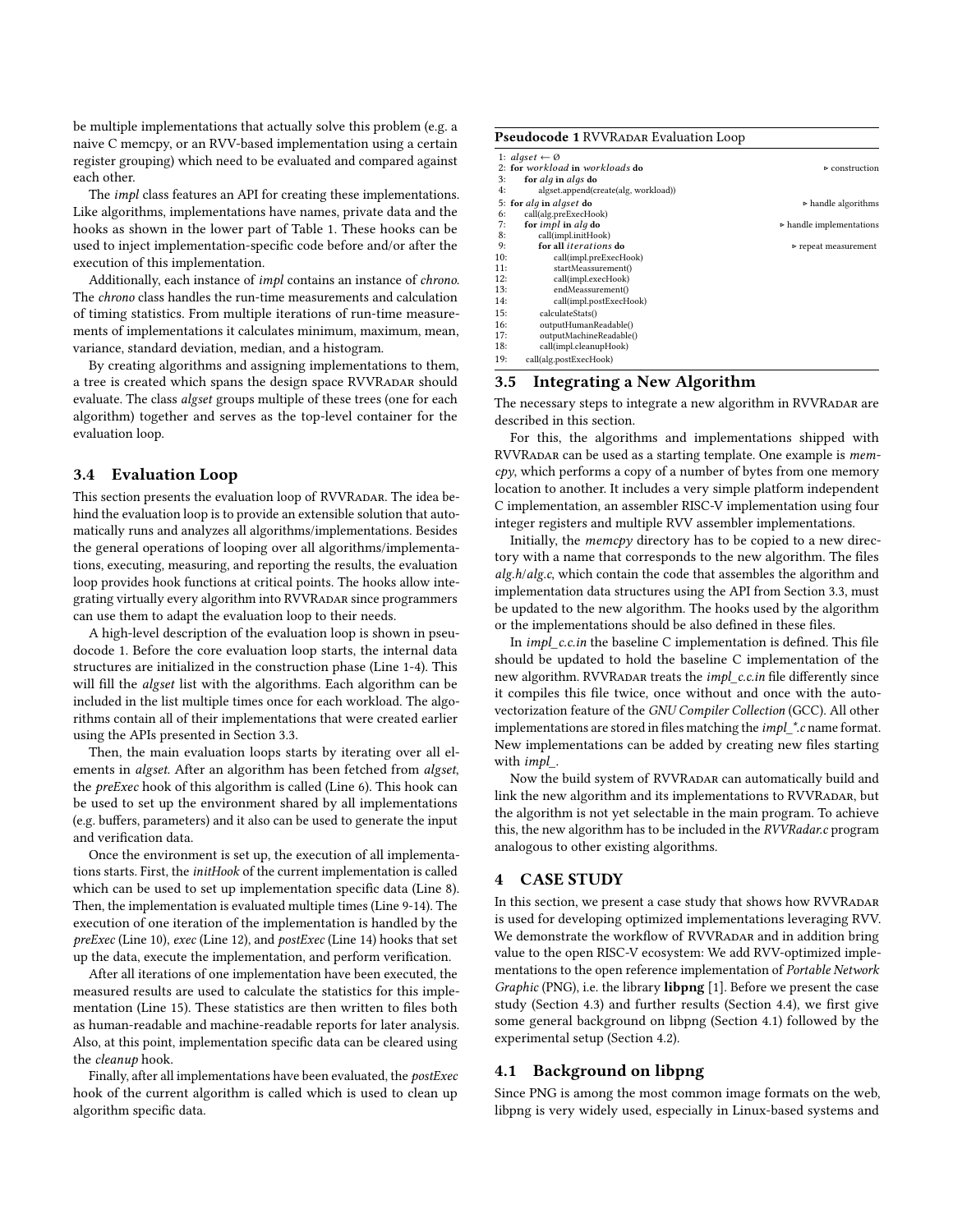therefore found in personal and enterprise computing as well as in mobile and embedded systems. The PNG format employs a lossless compression process in two stages [\[2\]](#page-4-14). The first stage is the precompression (or filtering stage). The basic idea of this is to exploit the fact that neighboring pixels have similar values and therefore storing the differences requires less space. The second stage is the compression (or deflation stage). It provides lossless compression using LZ77 and Huffman coding. In our case study we focus on the filtering stage and decompression.

PNG allows the use of different *filter methods* for the entire image, but only filter method 0 is defined in the current PNG specification. Filter method 0 allows selecting five different filter types for each row of the image: None, Sub, Up, Average and Paeth. Which filter is used for which row is selected by the compression application, usually using a heuristic. The decompression application executes the inverse of the filter type selected for each row.

libpng already provides infrastructure to support architecture specific implementations of filter types. This includes implementations for Intel SSE2, ARM Neon, MIPS MSA, and PowerPC VSX which can be enabled at build time or in some cases automatically at run-time. However, no implementation using RVV is available.

## <span id="page-3-1"></span>4.2 Experimental Setup

Since RVV is not ratified yet, currently RISC-V hardware capable of running Linux and supporting RVV is hardly available. However, one such board is the very recently released Nezha from RVBoards with an Allwinner D1 SoC containing a Xuantie C906 R1S0 RISC-V core. We use this board in our case study. The RISC-V core of the Nezha board supports RV64GCV and implements the RVV Draft 0.7.1. The vector instructions we needed for vectorizing the filter types can be directly transformed into their RVV 1.0 counterparts. For this, we have already integrated necessary mappings of RVV instruction mnemonics into RVVRADAR.

To use RVVRADAR it is necessary to specify a range of workloads to be processed by the implementations being measured. A workload corresponds to the number of elements processed by the implementations which in case of the filter methods is the number of pixels. Since all filter type algorithms have linear run-time complexity wrt. pixels times the constant number color channels, measurements on a single workload are sufficient for performance evaluation.

Each run-time measurement has an overhead caused by the instrumentation for the measurement itself. To minimize the impact of this overhead, the workload must be chosen such that the amount of time spend on running an implementation is much larger than the amount of time spent on the measurement. To fulfill this requirement we selected a single workload of 50 million elements (50 megapixels).

In the case study we focus on the average throughput of the developed implementations which is calculated by dividing the workload by the average run-time. RVVRADAR provides two averaging methods for its run-time measurements, namely the arithmetic mean and the median. Since GNU/Linux is not a hard real-time system and therefore not deterministic we have to deal with run-time spikes. For this reason we use the median as it is more robust against such outliers.

#### <span id="page-3-0"></span>4.3 PNG Paeth

Paeth is the most complex filter type used in PNG. It uses the difference of the Paeth Predictor [\[12\]](#page-4-15) applied on the left, upper and left upper neighbor and the current pixel. The inverse is therefore to add the output of the Paeth Predictor to the current pixel.

The unoptimized C implementation of Paeth loops over all color channels per pixel per row. The goal is to parallelize this as much as possible using RVV.

Since the result of a pixel depends on the result of the previous pixel in a row, the maximum possible parallelization is limited to the number of color channels per pixel. This means that for RGB only three and for RGBA only four elements can be processed in parallel. The theoretical maximum performance gain is therefore limited to a factor of three or four, respectively.

To start the optimization process, the first step is to integrate the algorithm into RVVRADAR as presented in Section [3.5.](#page-2-2) Thus, we add the unoptimized C implementation of Paeth mentioned above as baseline for verification and later comparisons to other implementations. Verification of further implementations is done by comparing the generated output against the baseline output given the same input.

Now, RVVRADAR compiles the C implementation twice, once with and once without GCC's auto-vectorization. The measurement of the former forms the baseline for all further comparisons. The measurement of the latter can provide insight into the performance improvement that developers can achieve by using the out-of-the box vectorization from their compiler vendors.

In case of Paeth both measurements produce a throughput of 8.6 RGBA megapixels per second (MP/s). This shows that it is not possible for GCCs auto-vectorizer to optimize this code, and we take the 8.6 as our baseline for all further comparisons.

As next step, we developed a first RVV implementation. Basically, the C implementation is translated nearly directly to RVV. The only obvious optimization we introduce is to prevent multiple loads of the same data. This is achieved by reusing data (e.g. the pixel result) from the previous for the following iteration whenever possible.

The measurement of this implementation shows a throughput of 12.9 RGBA MP/s which is faster by a factor of about 1.5 than the baseline implementation.

As mentioned above, the maximum parallelization is limited by the number of color channels per pixel. It can be clearly seen, that the achieved performance gain is far from the theoretical maximum of factor 4 for RGBA. The reason for this is probably that the number of memory accesses dominates the run-time. Overall, the baseline implementation and the RVV implementation need to load and store the same amount of data. The potential advantage of RVV capable of loading/storing whole vectors at once can not be exploited for vectors with only four byte elements.

To address this, our next step is to test if the throughput improves when we increase the number of pixels loaded at once. The previous implementation iterated over all pixels in a row and loaded one pixel (four color channels) in each iteration. In this variant, we use a nested loop for processing. First a maximum possible number of pixels is loaded in a vector register (bulk load). The algorithm then iterates over all loaded pixels, calculates the results, and stores them similar as before. After that, another bulk load is performed. This is repeated until the whole row is processed.

Using RVV this is realized in the following way: For the load, the vector length is set to the full vector register length. This means, that on the used board 16 color channels, corresponding to four RGBA pixels are loaded in the vector register. When iterating over the color channels of a pixel, the vector length is reduced to the number of color